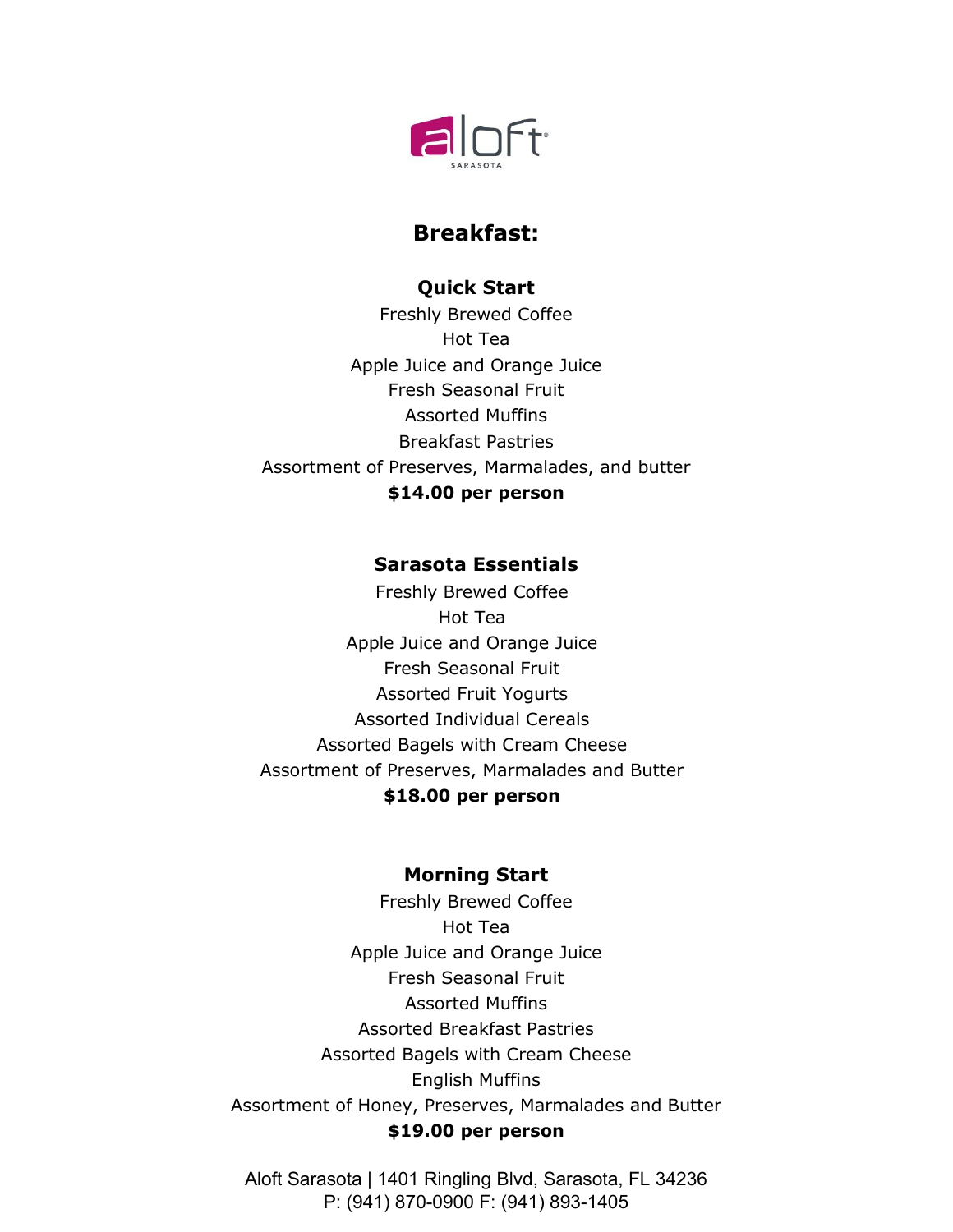### **The Breakfast Table**

*Minimum of 10ppl* Freshly Brewed Coffee Hot Tea Apple Juice and Orange Juice Fresh Seasonal Fruit Scrambled Eggs Breakfast Potatoes Smoked Bacon Assorted Muffins or Breakfast Pastries Toast Assorted Individual Cereals Assortment of Honey, Preserves, Marmalades and Butter **@ \$21.00 per person** 

## **Enhancements**

Coffee **@ \$38.00 per gallon** Assorted Breakfast Pastries **@ \$30.00 per Dozen** Assorted bagels with cream cheese **@ \$36.00 per Dozen** Assorted fruit yogurt **@ \$3.50 each** Fresh yogurt and granola parfait **@ \$6.00 each** Fresh seasonal fruit cup **@ \$5.00 each**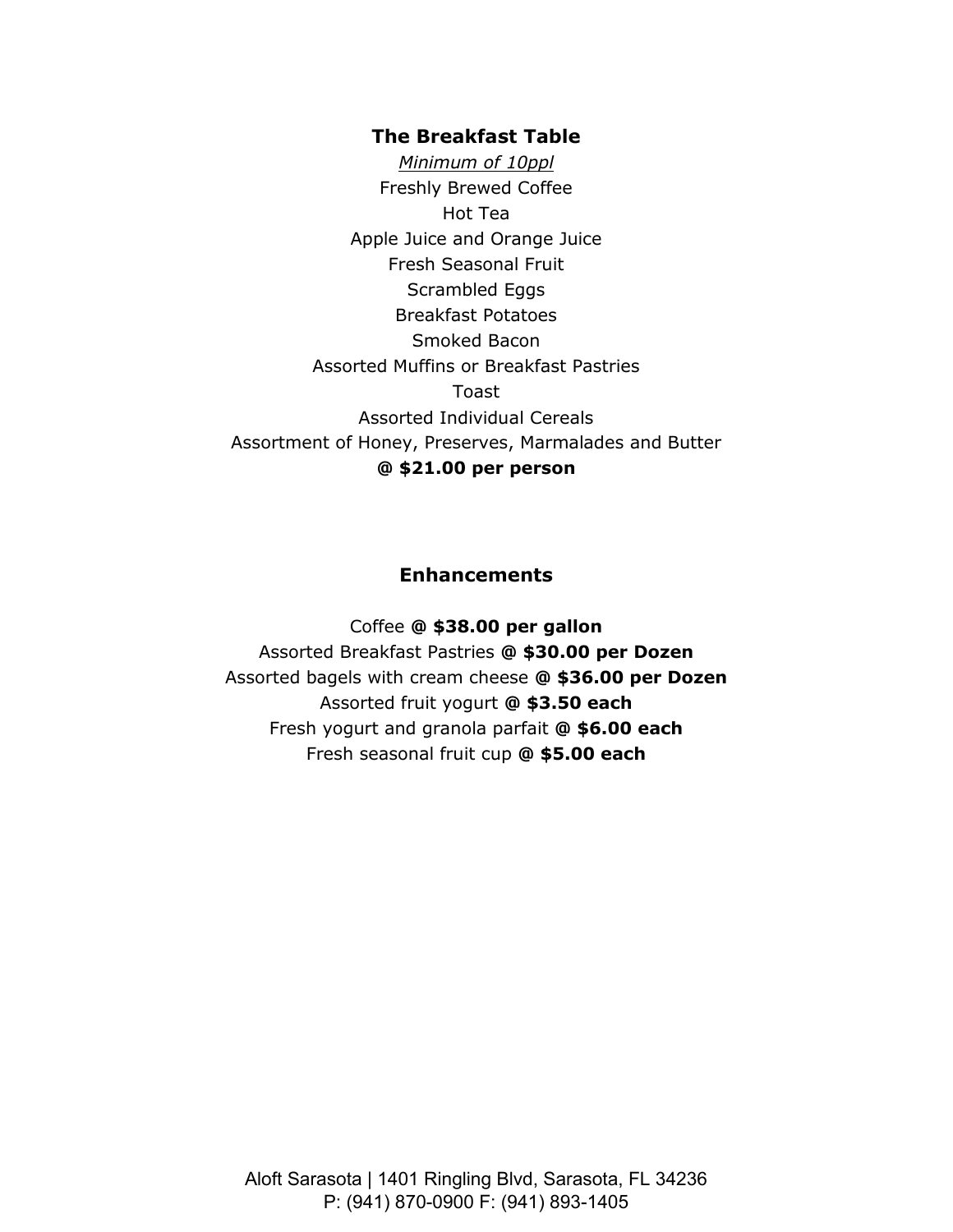# **Lunch**

Lunch is served with freshly brewed iced tea and ice water

### **Market Boxed Lunch**

Choice of 3 Sandwich or wrap: Smoked turkey & Swiss Smoked ham & cheddar Chicken Caesar wrap Buffalo chicken wrap Roasted vegetables & hummus wrap Potato chips Fresh baked cookies Fresh fruit or pasta salad Aquafina water Assorted soft drinks **\$18.00 per person** 

### **Market Deli Buffet**

*Minimum of 10ppl*  Mixed Green Salad with Garden Fresh Toppings 2 Dressings Herb Pasta Salad Fresh Seasonal Fruit Salad Deli Platter to include: Boar's Head Smoked Turkey Boar's Head Ham Boar's Head Salami Assorted Cheeses **Lettuce** Tomato Thinly Sliced Red Onions Assorted Breads & Spreads Homemade Cookies **\$21.00 Per Person**  *Add Soup \$3 Per Person*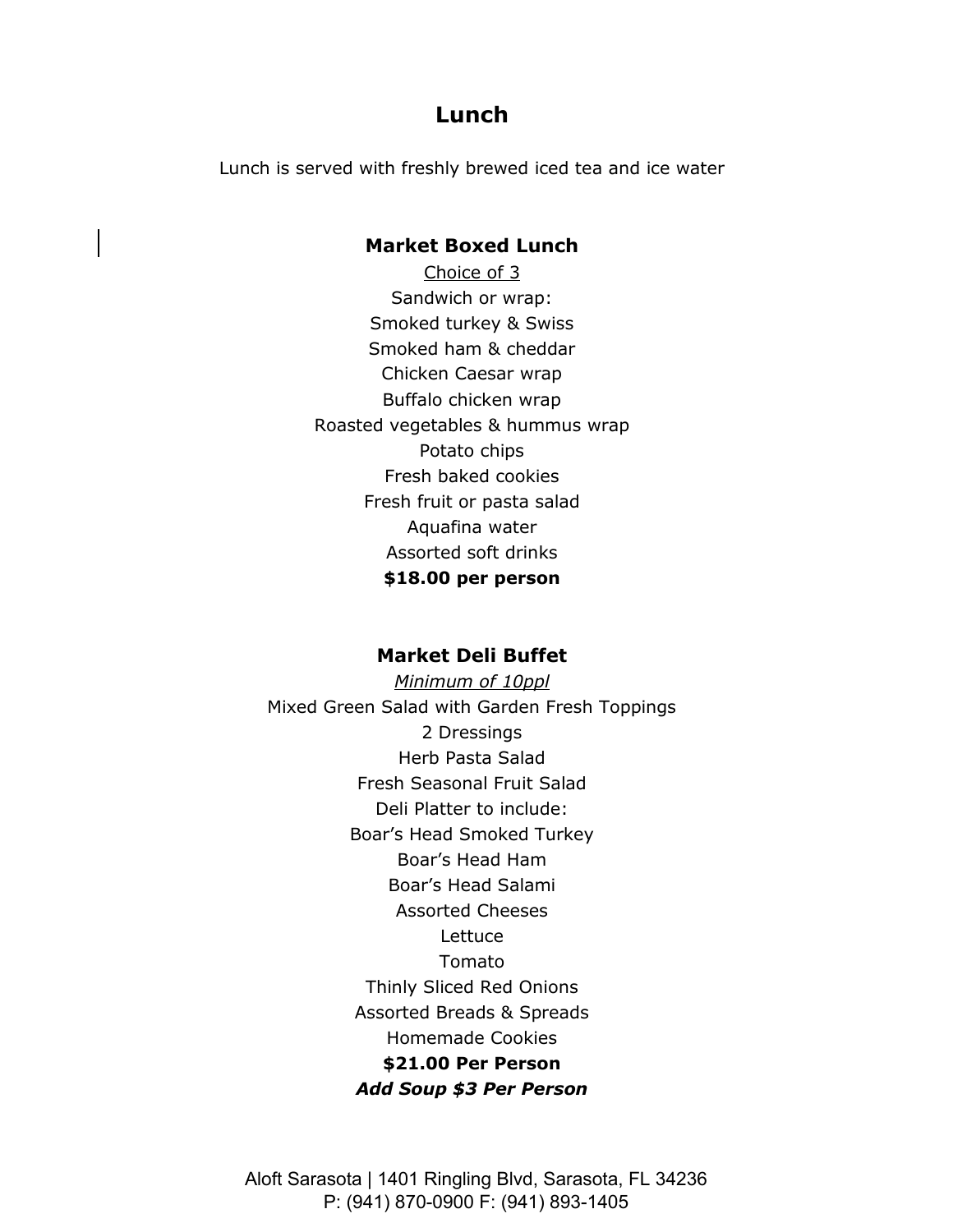# **Themed Lunch Buffet Tables**

## **Little Italy**

*Minimum of 20ppl*  Baked Ziti with your choice of meat sauce or Italian meat balls Fettuccini Alfredo House salad with choice of salad dressings Garlic toast Assorted baked cookies or brownies **\$22.00 per person** 

### **Southern BBQ**

*Minimum of 20ppl*  Barbecued Pulled Pork Macaroni & Cheese Baked beans Coleslaw Assorted Cookies or brownies **\$23.00 per person** 

### **Mexican Taco Buffet**

*Minimum of 20ppl*  Hard or Soft Taco Shells Ground Beef or Shredded Chicken Refried Beans or Black Beans Mexican Rice Shredded Cheese Shredded Lettuce Diced Onions Diced Tomatoes Chopped Cilantro Salsa Sour Cream Tortilla Chips **Dessert** Iced Tea **\$23.00 per person**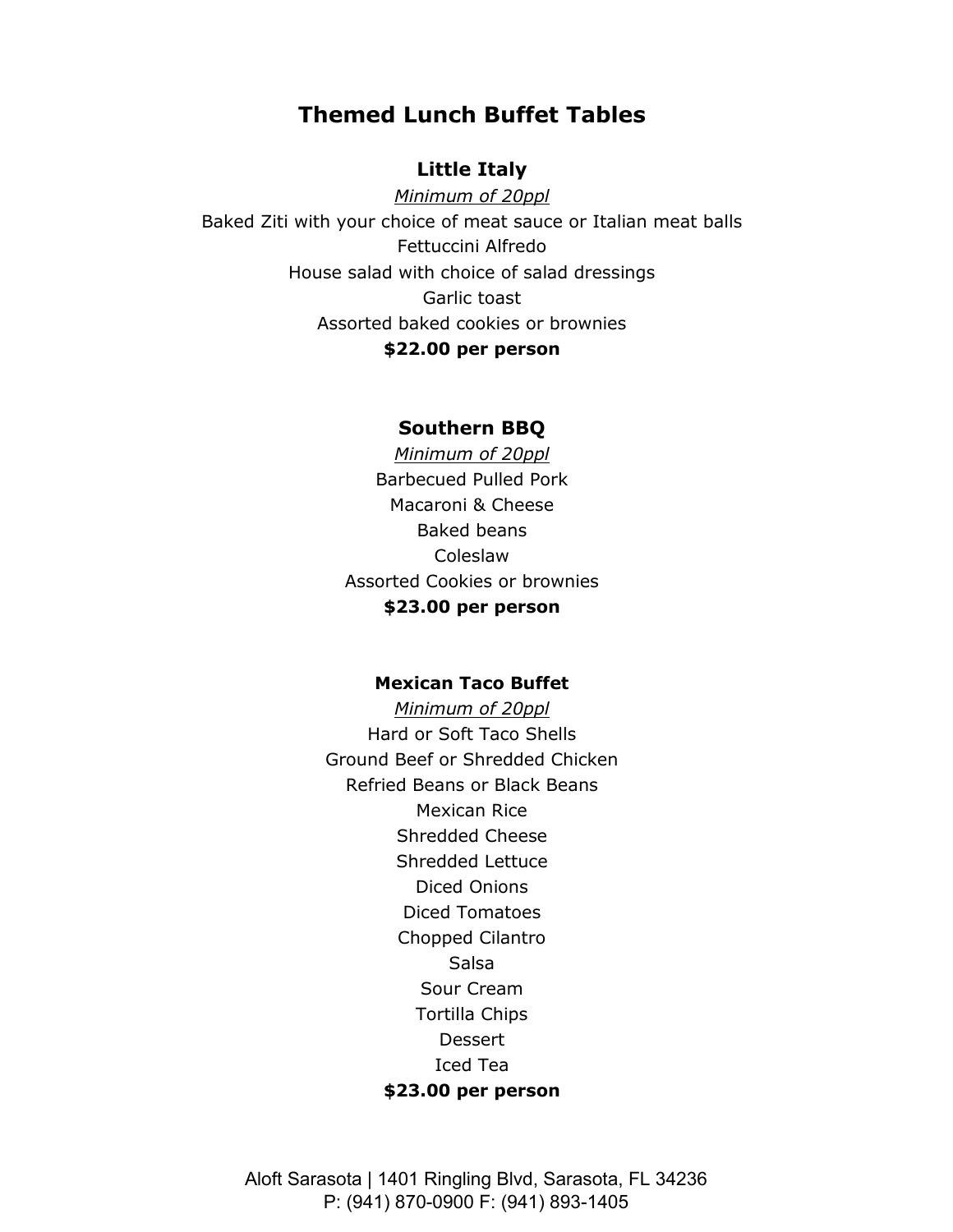## **Break Bites**

Prices below are based on 60 minutes of service time

### **Energizer**

Trail Mix Bars Granola and Yogurt Parfaits Fresh Fruit Bottled Juices Aquafina Water **\$11.00 per person** 

### **Build Your Own Parfait**

Vanilla Yogurt Fresh berries Granola Dries fruit and nuts Bottled juices Aquafina water **\$12.00 per person** 

#### **Sweet & Sassy**

Freshly popped popcorn Assorted "childhood favorite: candy bars Freshly baked cookies & brownie bites Assorted chips Assorted ice cream bars **\$14.00 per person** 

#### **Salty & Sweet**

Individual assorted bags of pretzels Chips Popcorn Assorted candy bars Assorted granola bars **\$11.00 per person**